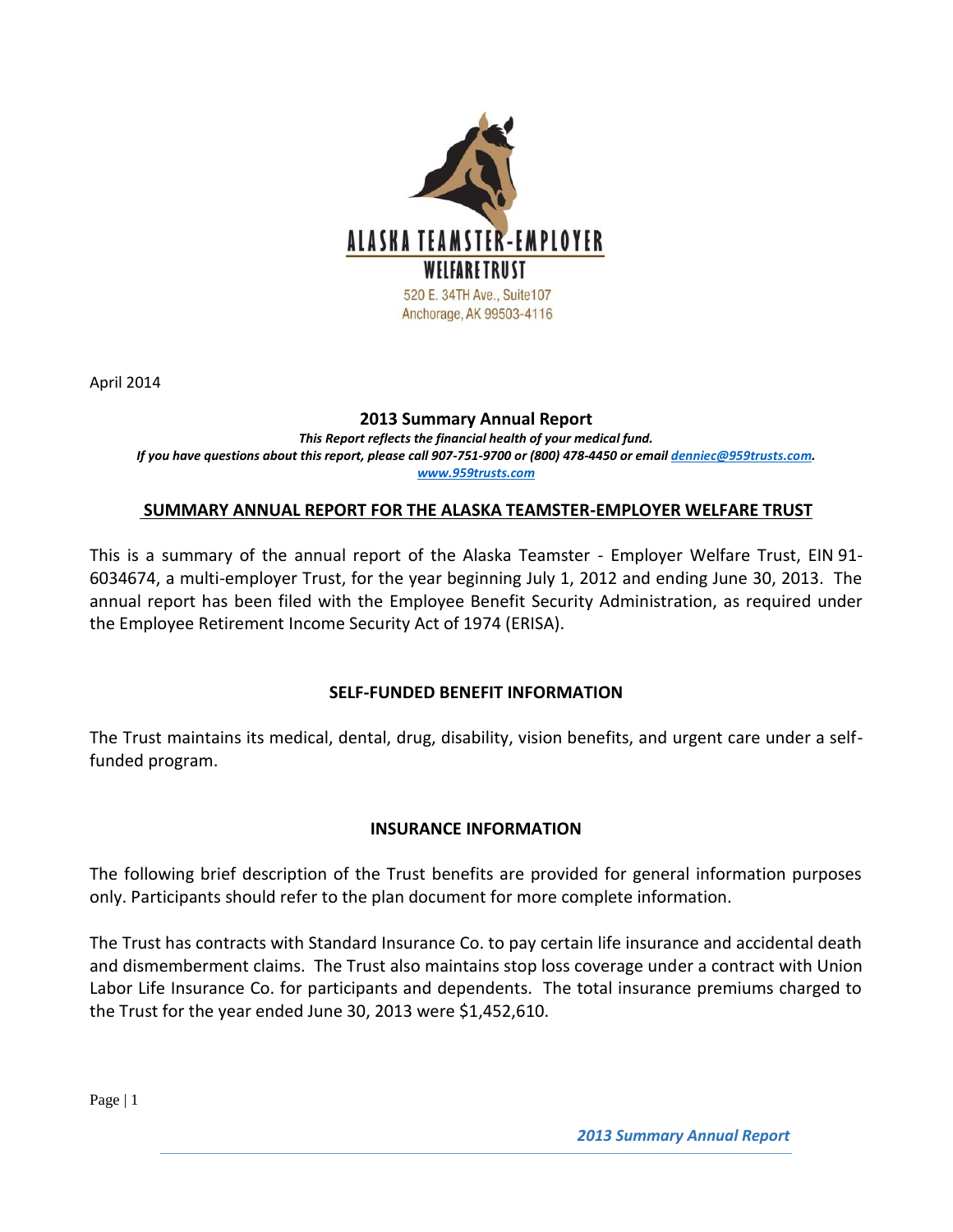### **BASIC FINANCIAL STATEMENT**

The value of Trust assets, after subtracting liabilities of the Trust, was \$(8,564,943) as of June 30, 2013, compared to \$(11,834,992) as of July 1, 2012. During the Plan year the Trust experienced an increase in its net assets of \$3,270,049. This increase included unrealized appreciation or depreciation in the value of Trust assets; that is, the difference between the value of the Trust's assets at the end of the year and the value of the assets at the beginning of the year or the cost of assets acquired during the year.

During the Trust year the Trust had total income of \$34,997,282 including employer contributions of \$28,332,127, participant contributions of \$3,877,848, earnings from investments of \$712,741, and other income of \$2,074,566.

Trust expenses were \$31,727,233. These expenses included \$2,713,120 in operating expenses, \$28,140 in investment expenses, \$27,533,363 in benefits paid directly to participants and beneficiaries and \$1,452,610 in insurance premiums charged by insurance companies

Benefits and eligibility rules will change from time to time. Retiree benefits differ from active employee benefits and also can be changed or eliminated at any time. Be sure to use the most recent plan booklet and to read any special notices about your coverage. Do not rely on outdated information. If you lose your coverage you may be entitled to continue it by making self payments. Consult your booklet or the plan office for details.

# **YOUR RIGHTS TO ADDITIONAL INFORMATION**

You have the right to receive a copy of the full annual report, or any part thereof, on request. The items listed below are included in that report:

- 1. An accountant's report;
- 2. Assets held for investment;
- 3. Insurance information including sales commissions paid by insurance carriers

To obtain a copy of the full annual report, or any part thereof, write or call the office of Alaska Teamster Employer Service Corporation, 520 E. 34<sup>th</sup> Ave, Suite 107, Anchorage, AK 99503, (907)751-9700. The charge to cover copying costs will be \$.254 per page for any part thereof.

You also have the right to receive from the Contract Administrator, on request and at no charge, a statement of the assets and liabilities of the Plan and accompanying notes, or a statement of income and expenses of the Plan and accompanying notes, or both. If you request a copy of the full annual

Page | 2